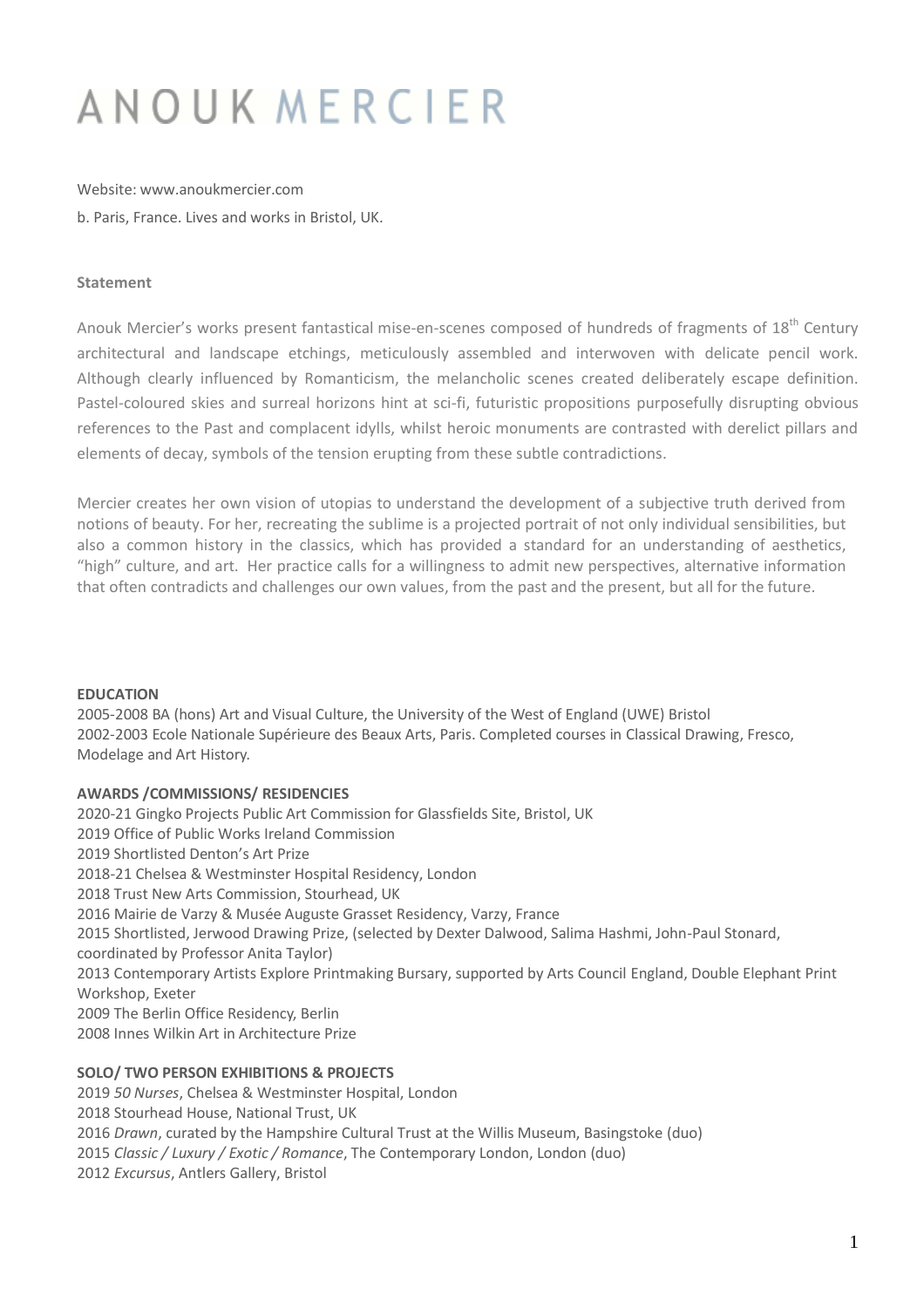## **SELECTED GROUP EXHIBITIONS**

## **2020**

*Original | Paper*, Wilder Gallery, London (Online) *For the Love of the Master*, Office of Public Works Ireland, Dublin (Postponed)

## **2019**

*Drawing Review,* University of the West of England, Bristol, UK *Denton's Art Prize Exhibition*, London

## **2018**

*Illusion*, Galerie DYS, Brussels Stourhead House, National Trust, UK *Mindscapes*, Bo.lee Gallery, London London Art Fair Art Projects, The Contemporary London, London

## **2016**

*Survey of Surveys: Contemporary Depictions of Landscapes*, CYDONIA Gallery in collaboration with Fort Worth Fall Gallery Night, Fort Worth, USA *Cry Violet*, The Contemporary London, London (curated by Reginald Aloysius) RA Summer Exhibition, London *The Art of the Small*, DOLPH, London (curated by Ambrosine Allen) *Gallery Twenty-Two Selects*, Gallery Twenty Two, Bristol London Art Fair Art Projects, Antlers Gallery, London Jerwood Drawing Prize, touring exhibition: Sidney Cooper Gallery, Canterbury / Falmouth Art Gallery

## **2015**

Jerwood Drawing Prize, touring exhibition: Jerwood Space, London / Cheltenham Art Gallery *The Tragedy of Landscape*, Antlers Gallery, London

## **2014**

The Contemporary London new gallery launch exhibition, London *162nd Autumn Exhibition,* Royal West of England Academy, Bristol London Art Fair Art Projects, Antlers Gallery, London SEP!

## **2013**

*City Lives*, Bristol Museum & Art Gallery, Bristol *Lucid*, bo.lee Gallery, London *Drawn* (open exhibition), The Royal West of England Academy, Bristol

## **2012**

*Last Day,* Cartel, London (Curated by Paul O'Neil) *Mono no aware,* bo.lee Gallery, Bath *160 Autumn Exhibition,* The Royal West of England Academy, Bristol *Narrative,* Antlers Gallery for Bradford Museum Authority at Manor House Museum and Art Gallery, Ilkley

## **2011**

*159th Autumn Exhibition,* Royal West of England Academy, Bristol *Through Hills and Valleys*, Bristol Drawing School, Bristol *Uncanny Views*, Antlers Gallery, Bristol

# **2009**

*Friday the 13th*, Plan 9, Bristol

## **2008**

*When we build, let us think we build forever*, Loading bay, Spike Island, Bristol